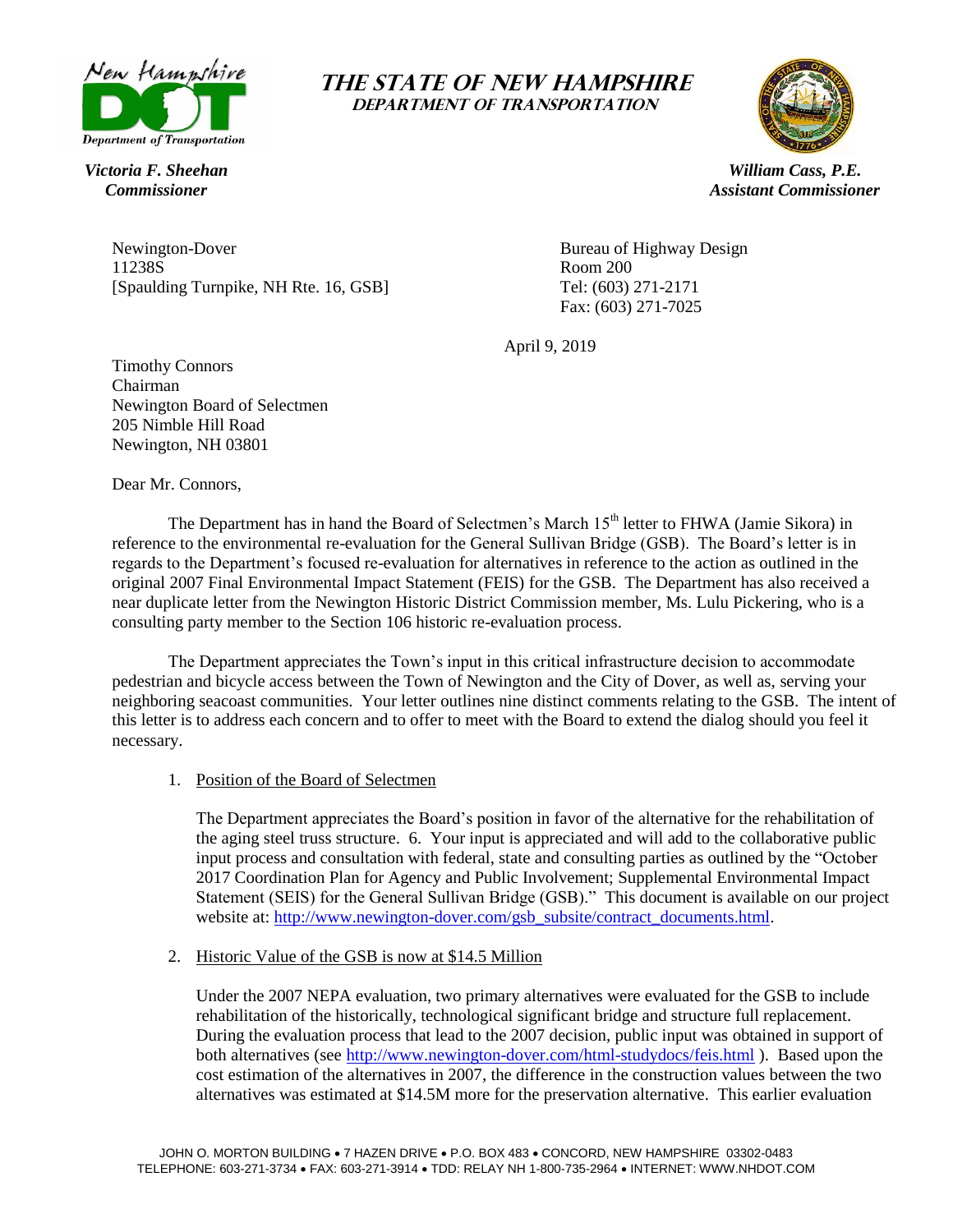was completed on the presumption the aging structure was materially in good structural condition to support this decision without a detailed, structural inspection. After the issuance of the ROD, the Department proceeds to completed structural inspections in support of the original decision under the subsequent engineering contact with VHB. Two extensive hands-on structural inspections were completed in May of 2014 and June of 2016 that brought to the light the level of deterioration that exists on the GSB, which puts the original commitment into question. Both these inspections resulted in sequentially greater restriction of access on the structure for the safety of the public. With the latest inspection in September 2018, the continued deterioration resulted in the immediate closure of bridge for public access.

To further evaluate the potential for rehabilitation, an in-depth analysis was completed for painting the built-up truss structure. Due to the extreme pitting of the steel on the bridge and the level of packrust within the critical truss joint connections, the feasibility for painting the structure has been called into question. The painting operation and structural repairs represent a very significant investment of time and expenses than envisioned prior to 2008. Due to the extremely high risks, it puts into question the prudency for rehabilitation of the GSB.

Given the follow-up bridge inspections and paint evaluation, the feasibility for rehabilitation of the old, aging truss is now called into question as to whether it is prudent and feasible to undertake.

Measures for historic mitigation to compensate for the loss of the GSB will be developed through a collaborative, public input approach consistent with the Section 106 process should a replacement Preferred Alternative move forward as the Selected Alternative. This will result in the execution of a "memorandum of agreement" through FHWA and SHPO with input from the consulting parties for the determination of appropriate mitigation. There are no regulatory requirements that tie the value of mitigation to a cost differential of preservation versus replacement.

#### 3. Use of \$49.71M in Federal Funds

At the February  $12<sup>th</sup>$  meeting with SHPO, FHWA, NHDOT and consultant parties, we had an extensive discussion on issues around the GSB, to include what program funds will be used to pay for the final Newington-Dover project. The Department explained that the Turnpike Expansion Program funding will be used to construct an improved pedestrian/bicycle crossing over the Little Bay. Regardless of what funding stream is being used, the cost of either alternative will ultimately affect the Department's overall Turnpike Expansion Program. With a lower cost alternative, it will allow other high priority Turnpike projects to be accelerated; whereas, a higher cost alternative will require shifting priorities projects to cover the increased costs, which will include funding for the preservation of red listed structures within the turnpike system.

The reference to the 2017 Financial Plan Update is correct as to the use US Congressional authorizations of federal earmarks funds for the construction of the Newington-Dover 11238L contract. The 11238L contact consisted of the construction of the new southbound turnpike bridge over the Little Bay and the serpentine ped/bike access ramp to the GSB on the Dover approach.

Because FHWA was the lead federal agency over the original NEPA action for the project, FHWA remains the lead federal agency on the project's NEPA supplemental modification to the original NEPA approval. The modification will continue to be done through a collaborative public input process and consultation with federal, state and consulting parties as outlined in the October 2017 Coordination Plan.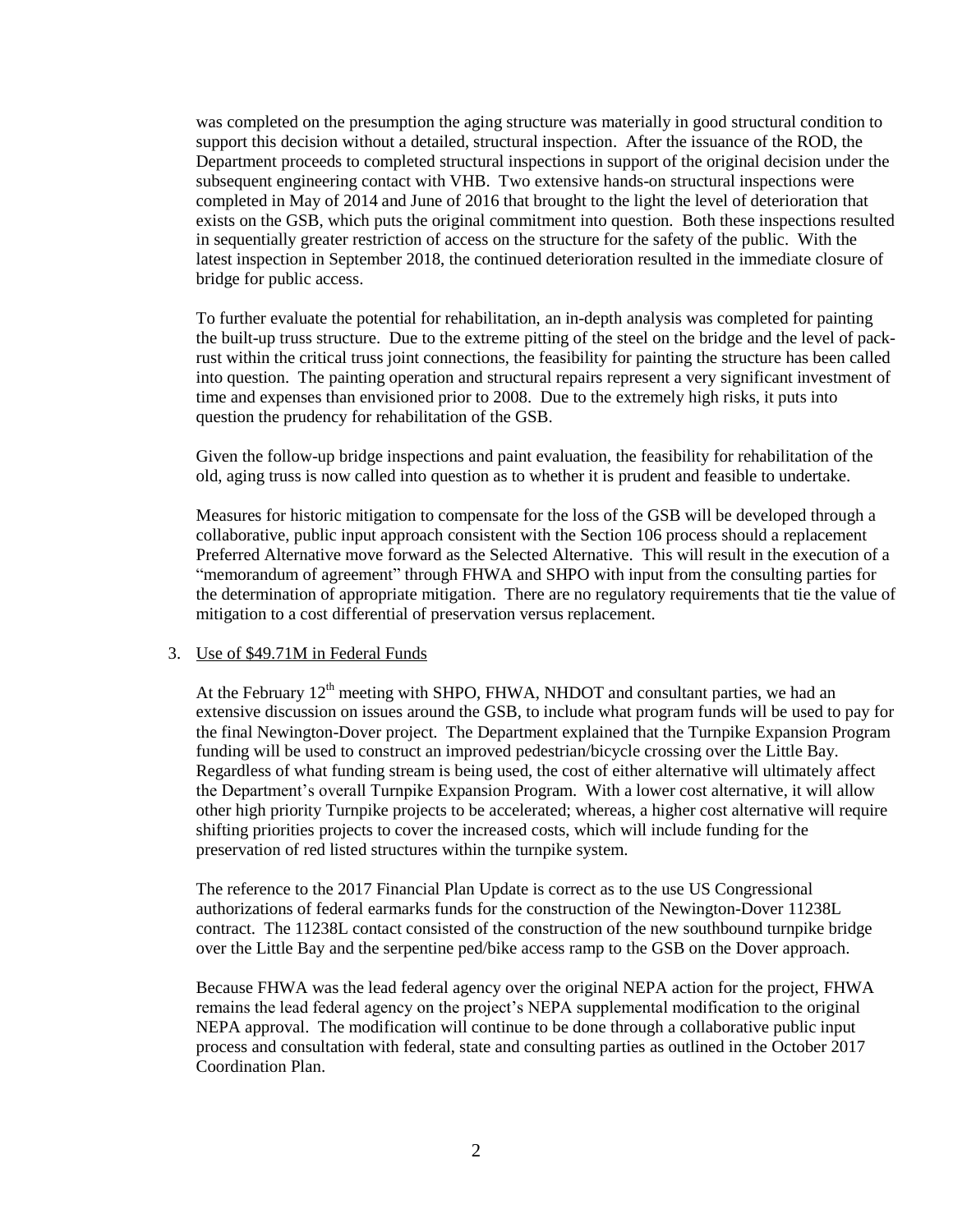#### 4. Delay in Rehabilitating the General Sullivan Bridge (Contract S)

The Department recognizes the Board's observation and concerns for limited investment of public funds to address this ailing structure since it was taken out of service in 1984. The Department also recognizes the responsibility in maintaining our infrastructure across the State. This responsibility continues to be a challenging task when the State's infrastructure needs outpace the revenue to undertake the tasks. As such, the Department is continually put into the perplexing position to prioritize the use of the limited funding to address the statewide needs. As you would expect (and whereas as you may disagree) the first priority for the Department is safe and efficient, intermodal use on the State highway system. The priorities are established through State's legislative development of the Ten Year Transportation Plan (10-Year Plan), which includes a transparent interactive process through our Regional Planning Agencies (RPC), and Governor's Advisory Commission on Intermodal Transportation (GACIT) prior to legislative review and adoption by State Law.

Funding has been set aside through the 10-Year Plan and Turnpike Expansion Program to address the pedestrian and bicycle access across the Little Bay (i.e.: Contract 11238S). The original vision has been to complete the rehabilitation of the GSB in compliance to the NEPA approval. As previously discussed, the subsequent inspections have shown how severe the deterioration of the existing truss structure puts into question the feasibility to meet the original commitments. Our updated project estimates and evaluation of risks supports the re-assessment of the original commitments.

Since 1984 when traffic was removed from the bridge, the GSB has seen multiple repairs to ensure safe passage for the multi-modal use by pedestrian and bicycles. Through maintaining this multimodal use, the Department remained in compliance with the US Coast Guard Permit of 1964 (amended in 1982 and 2010). Under our permit with the Coast Guard, no transportation use would require the complete removal of the aging structure.

As outlined in the October 2017 Coordination Plan, the overall Newington-Dover project sequencing was established with the primary objective to build the expansion of the Turnpike over the Little Bay to allow the temporary use of the Turnpike bridge crossings for bikes and pedestrians while the GSB contract is under construction. This project sequence has been outlined at numerous public information meetings held on this project since NEPA approval. While the Department did float the idea of using a shuttle service instead of using one of the Turnpike bridge crossings to allow advancing the project, this suggestion was not supported by the seacoast bike advocacies. (See PIM meeting reports at<http://www.newington-dover.com/meetings.html> ).

There was no malicious or intentional action on the Department to neglect the maintenance of the GSB. Department has been actively working toward a cost-effective, sustainable solution through a re-review of alternatives. The Department has completed its due diligence to inspect the aging bridge to ensure safe passage can be accommodated. This has resulted in multiple maintenance repairs since 1984.

The Department is in the process of finalizing a statewide historic bridge inventory and management plan, which will promote more consistent coordination with communities and assist with long-term planning and stewardship efforts. The Department would also support the Town's effort to work through Rockingham Regional Planning Commission and the GACIT Commission to pursue dedicated funding for preservation and protection of historic bridge resources as outlined in the statewide historic bridge inventory and management plan.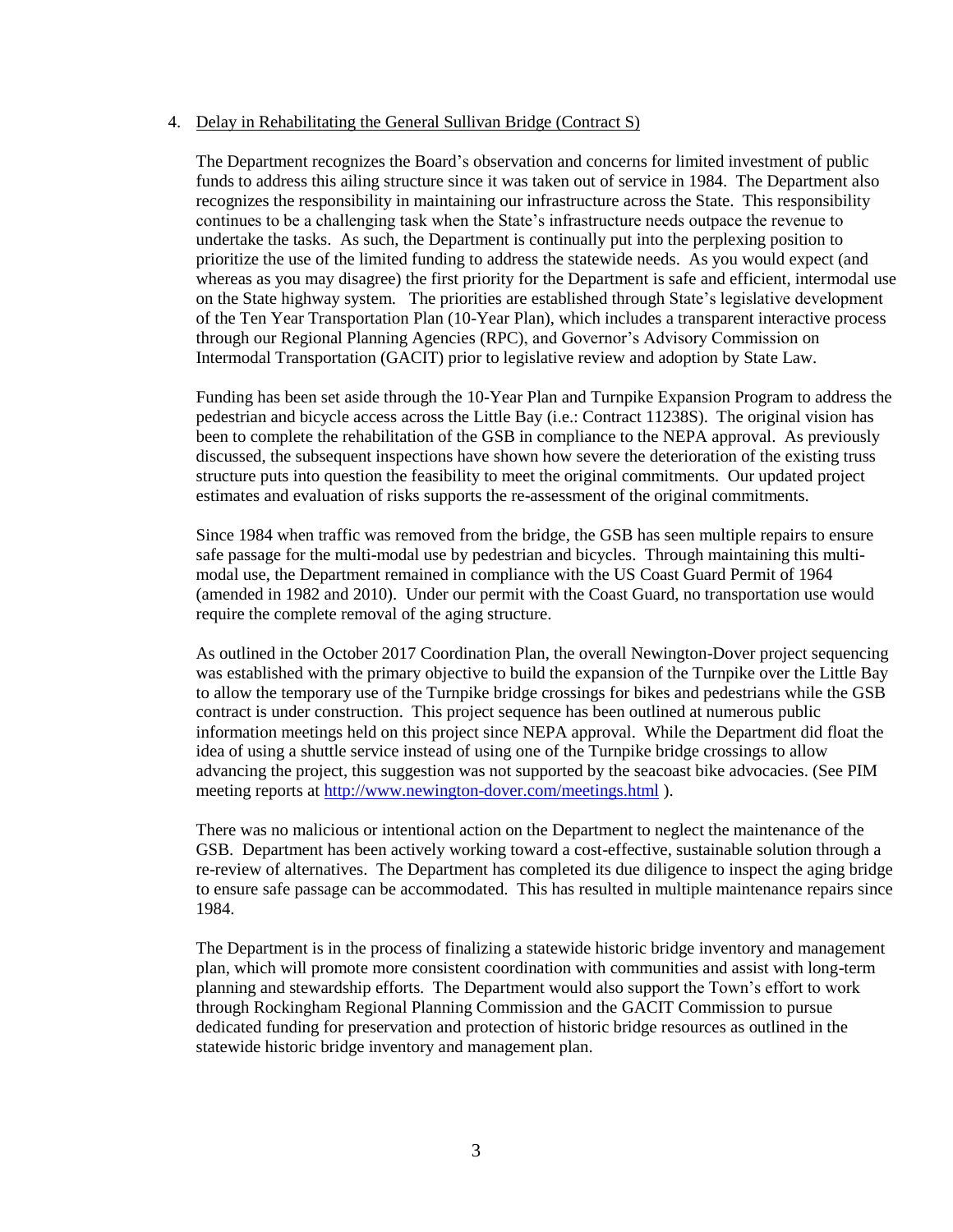#### 5. Politicized Process

HB 2018 (Chapter 358) does include provisions that limit funding authorization for the GSB. While this remains the legislative direction, it does not preempt limit the Department's responsibilities to review alternatives under NEPA. Should the rehabilitation of the GSB continue to be supported through the NEPA re-evaluation, the Department will need to go back to the GACIT committee and NH General Assembly to seek a change to the Chapter 358:12 law.

#### 6. Considerations to be Used in Deciding Among Bridge Alternatives

The NEPA re-evaluation process for a re-review of alternatives for the GSB meets the federal regulatory process and has been vetted through stakeholders with the procedure as outlined in the October 2017 Coordination Plan. As with any project requiring complex decisions, there will be agreements and disagreements as to the outcome, but the 'process' will be transparent and open as to how these decisions are being made.

## 7. Life Cycle Cost Analysis

Your observation is correct that the original 2007 Final EIS did not use life cycle costs analysis. Should this analysis have been done in 2007 and a more detailed structural analysis of the bridge condition, it may have had an impact on the final outcome. The life cycle cost analysis remains an effective tool to assess the cost-effective, prudent, feasible and practical evaluation. To not consider future life-cycle cost for the major infrastructure investment could result in an incomplete evaluation of the alternatives.

The Department appreciates the Board's input on the life-cycle analysis and do not agree with the Board's portrayal that the intent of this process is to "argument that the GSB must be destroyed." The general conclusions of the life-cycle cost analysis remains valid and conclusive as to long-term maintenance cost for all alternatives.

As for the ultimate value of the mitigation for the potential loss of the historic structure, it will be addressed after the affects determination is officially made and will be developed through a collaborative, public input approach consistent with the Section 106 process.

## 8. Retaining the GSB Piers is Not Historic Mitigation

The use of the existing piers will provide some economic benefit for the replacement of the multi-use bridge across the Little Bay. It is not the Department's intent to include the reuse of the piers as part of the mitigation for the loss of the GSB. Pier inspection has shown the GSB pier construction was completed with a high quality of engineering and construction that will continue to allow the original foundation to serve the new structure over its life-span of 75 years or more.

## 9. Archeological Sensitive Area of Hilton Park

A qualified consulting archaeologist will undertake archaeological investigations in sensitive areas within the project area of the proposed laydown at the former Pinkham Brickyards in the City of Dover. If necessary, construction staging will be adjusted to avoid, minimize, or mitigate any potential impacts to any extant features or deposits associated with the former Pinkham brickyards. Should the investigation limit our use of the site, we will look to use the State parcels located in the vicinity of the GSB in town of Newington and Dover.